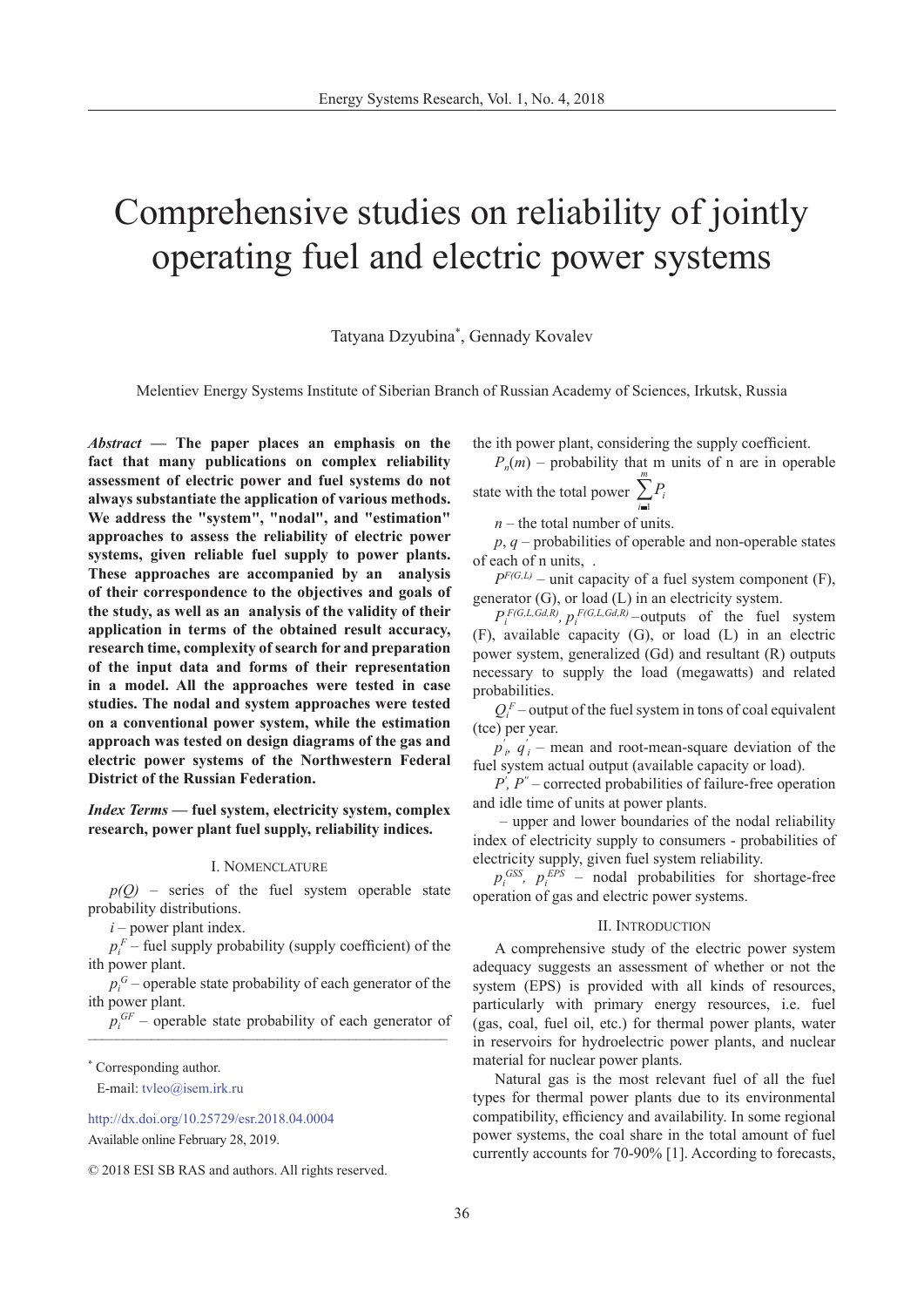in the Russian Federation, after 2030, the electricity generated from gas is expected to increase by 1.9 times [2], and in 2040 the share of gas in the world energy balance will reach 24% [3]. It is worth noting that gas, unlike other types of fuel, cannot be stored at power plants. Another point affecting the reliability of power systems is the liberalization of electricity markets. For example, market "refusals" to deliver fuel affect the operation of electric power system [4].

In this regard, it became necessary to study the reliability of integrated operation of gas systems (GSs) and electric power systems (EPSs).

The issues of integration (joint operation) of the electricity, gas and heat systems are addressed in [5-14]. The studies presented in [5-8] focus on the models [5, 7, 8] and methods [6] for solving problems of optimal energy flow for integrated electricity and natural gas systems for one or several time periods [7, 8]. In [9], the authors propose a distributed control system for such systems.

In [10], the authors present an integrated model to cooptimize the expansion of electrical energy storage, in combination with electrical and natural gas infrastructures to reliably supply electric loads at the least cost.

The proposed model is formulated as a two-stage stochastic optimization problem, in which investment decisions are made in the first stage, followed by a variety of operating conditions under different potential random scenarios.

The authors of [11] propose a mixed-integer linear programming approach to security-constrained cooptimization of expansion planning of natural gas and electricity transmission systems. This approach simultaneously considers N-1 contingency in both natural gas system and electric power system.

Attention is drawn to the increased risk of emergency situations in the natural gas system, which threaten the security of the entire integrated energy system. A disadvantage of the study is limited consideration of unforeseen events by the level of N-1 contingency.

A broader consideration is given in [12, 13], where the authors discuss the operation of an integrated energy system consisting of electricity, gas and heat systems. The study in [12] addresses a unified fault identification and location method using big data analysis. Here, the concept of "fault" does not include the concept of "partial failure" as in the theory of reliability. In [13], the authors focus on the impact of a gas pipeline emergency on fuel supply to electricity and heat sources. They also raise, to some extent, the issues of reliability (security) of the integrated energy system. The study presented in [14] is similar in scope. It focuses on the influence of gas system on adequacy of an electric power system.

In Russia, there have been no studies on reliability of jointly operating gas and electricity systems.

A comprehensive analysis of the electric power system adequacy, given the reliability of a system of fuel delivery to power plants can be made by two methods [14]:

1) first, we assess the reliability of fuel system and then the consequences of its failures for the power system adequacy are taken into account;

2) the joint operation of gas and electric power systems is considered by simulating simultaneous failures in both systems based on stochastic modeling.

We have proposed and tested a system approach according to which the reliability of gas system and the adequacy of electric power system of the Northwest Federal District are analyzed [15–17]. The nodal approach was also mentioned here, although no studies on it were conducted.

In the studies based on the system approach, an allround analysis of the reliability of jointly operating gas and electric power systems was carried out by the first method, i.e. in the beginning, the operation of gas system was modeled and its reliability was assessed, and then the operation of the power system was modeled, given the consequences of the gas system failures. For these purposes, we used the mathematical models to analyze the reliability of complex gas systems [18] and electric power systems [19].

The publications devoted to the assessment of power system adequacy in terms of reliability of gas systems, i.e. reliable gas delivery to gas-fired power plants, do not always explain the appropriateness of applying a particular method from the standpoint of the accuracy in presenting the technical and economic properties of the studied objects in the computational model [15–17]. Therefore, the novelty of this study lies in considering the methods with an analysis of their correspondence to the research objectives and aims, as well as with an analysis of their appropriateness in terms of time consumption to calculate reliability, complexity of input data preparation, availability of the necessary data and forms of their representation in a model. Special emphasis is put on partial failures [20, 21].

Additionally, we propose a wider problem statement: to address fuel supply to the plants operating not only on gas, but also on any other fuel (coal, fuel oil, etc.), i.e., we analyze the reliability of a fuel system (FS) in general and its effect on the electricity supply reliability. We have also put forward an estimation method to scrupulously consider the nodal and system approaches.

We have performed a comparative analysis of several methods to calculate the reliability of electricity system, taking account of the fuel system reliability.

The most universal representation of random values is their function or a distribution series in the most detailed form (with a sufficiently great number of steps). Therefore, all the models examined in this study are compared with this standard representation.

The paper focuses on various models and approaches ("nodal" (Section III), "systems" (Section IV) and "estimation" (Section V)) to allow for reliability when calculating and analyzing the adequacy of energy systems, and the methods for their evaluation.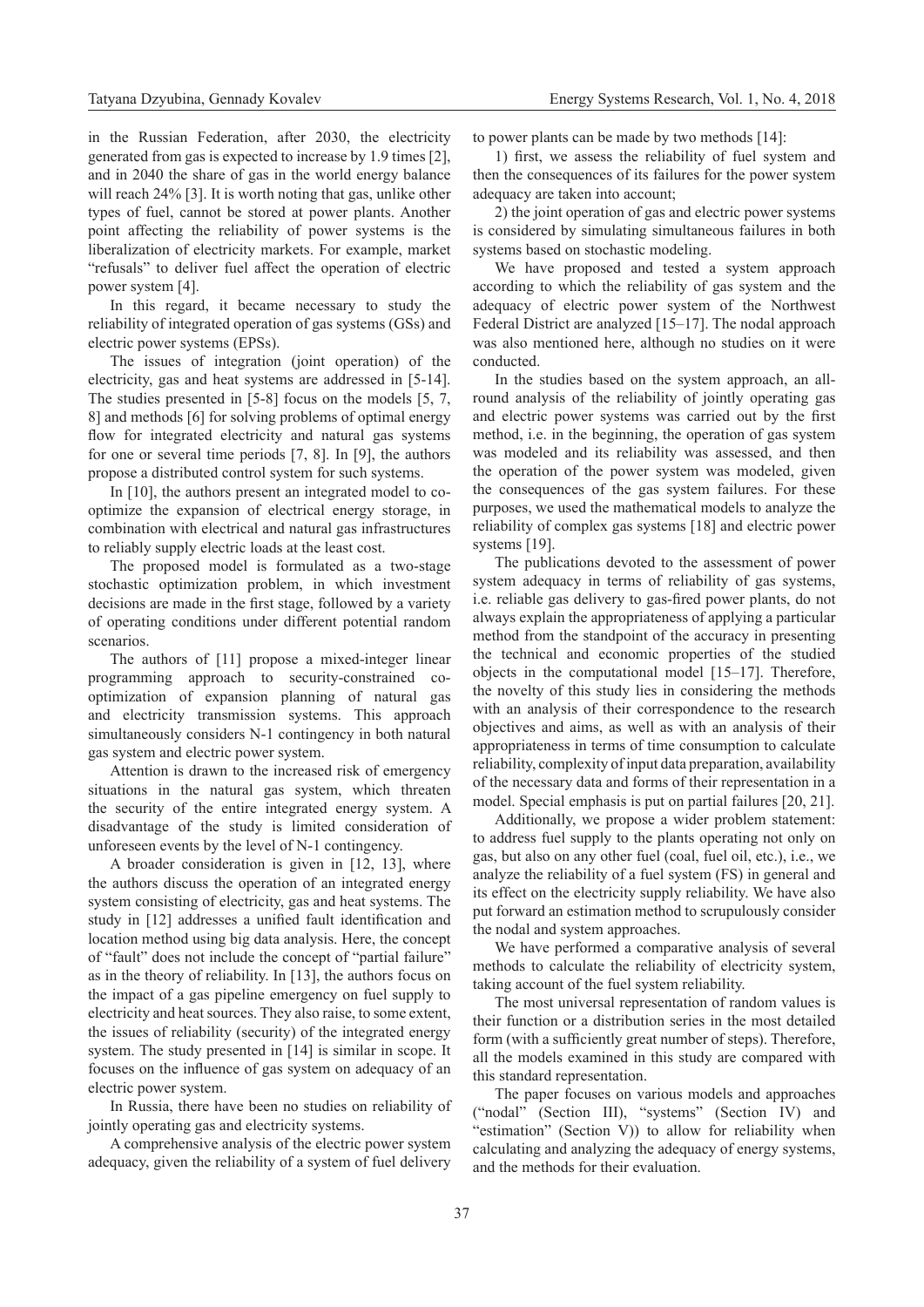### III. Nodal approach

In the nodal approach, the reliability of fuel system is taken into account in the calculation of electric power system adequacy by considering the reliability depending on the equipment failure rate for the system directly supplying fuel to a certain EPS node.

The reliability analysis of fuel system is performed on the assumption that it operates independently of electric power system (sometimes, this is not true, but this issue is not addressed here). By analyzing the fuel system reliability, we find a series of probability distribution of its operable states,  $p(Q)$ . The latter is used to determine the main reliability indices of the system, including the probability of meeting consumer demand for fuel, or shortage-free supply, and the mean of actual output. Knowing them, it is possible to analyze the reliability of joint operation of energy system components. This can be done using two methods.

*Method 1:* The standard calculation suggests multiplication of the initial distribution series of operable state of the generating equipment of power plant operating on a certain fuel by the *p(Q)* series corresponding to it.

*Method 2:* With the supply coefficient used for estimation, we determine the fuel delivery probability for each  $i^{th}$  power plant (supply coefficient)  $p_i^F$ . In this case, the operable state probability of each generator  $p_i^G$  of the *i th* power plant is calculated by the formula

$$
p_i^{GF} = p_i^G \cdot p_i^F
$$

This formula is used to build a corrected initial series by electricity generation to analyze the adequacy of EPS node, considering the fuel system reliability, i.e., the corrected values are applied in further calculations of the EPS reliability.

The results of the calculation by the nodal method were compared by a simplified test case yet considering all the essential factors affecting the integral reliability of power supply to consumers.

To calculate the distribution series for the fuel and electric power systems random states, we used the scheme of independent trails based on Bernoulli distribution [22]

$$
P_n(m) = C_n^m p^m q^{n-m} \t C_n^m = \frac{n!}{m! (n-m)!}
$$
  
0! = 1; n! = 1,2,...,n,  
where  $q = 1 - p$ ;  $m = 0, 1, 2, ..., n$ . (1)

In this notation:  $P_n(m)$  is the probability that *m* units of *n* are in the operable state with the corresponding total power  $\sum_{i=1}^{m} P_i$ ; *p*, *q* are probabilities of operable and nonoperable states of each of *n* units,  $p+q=1$ ;  $P_i$  is the unit capacity.

These distribution series can also be represented as a result of processing the statistical (reported) data on functioning of the corresponding equipment.

| Table I. Fuel system distribution series. |
|-------------------------------------------|
|-------------------------------------------|

| No             | $\overline{\phantom{a}}$<br>$Q_i^F$ , Mln<br>TCE/YR | $P_i^F$ , MW | $p_i^F$                 |
|----------------|-----------------------------------------------------|--------------|-------------------------|
|                | 0                                                   | $\Omega$     | $0.1 \cdot 10^{-9}$     |
| $\overline{c}$ | 7.656                                               | 100          | $0.9 \cdot 10^{-8}$     |
| 3              | 15.312                                              | 200          | $0.3645 \cdot 10^{-6}$  |
| 4              | 22.968                                              | 300          | $0.8748 \cdot 10^{-5}$  |
| 5              | 30.624                                              | 400          | $0.13778 \cdot 10^{-3}$ |
| 6              | 38.28                                               | 500          | $0.5931 \cdot 10^{-2}$  |
|                | 45.936                                              | 600          | $0.8787 \cdot 10^{-3}$  |
| 8              | 53.592                                              | 700          | $0.574 \cdot 10^{-1}$   |
| 9              | 61.248                                              | 800          | 0.1937                  |
| 10             | 68.904                                              | 900          | 0.3874                  |
| 11             | 76.56                                               | 1000         | 0.3487                  |

Note: The calculation correctness is confirmed by meeting the normalizing condition, i.е. the sum of probabilities of events equals 1.0.

Let us consider a fuel system represented by ten objects with an output of 100 MW each and with a 0.9 operable state probability of each object, i.e.  $P^F = 100$ ,  $n = 10$ ,  $P<sup>F</sup> = 0.9$ ,  $q<sup>F</sup> = 0.1$ . Table 1 demonstrates the fuel supply random state distribution series calculated by the Bernoulli distribution (1). The system output is given as  $Q_i^F$ (tons of coal equivalent per year) and as  $P_i^F$  (megawatts).

The mean and the standard deviation of the actual fuel system output , are respectively equal to

 $M[P<sup>F</sup>] = 852.32 \text{ MW}; \sigma[P<sup>F</sup>] = 300.92 \text{ MW}.$ 

Table 2 presents the available capacity distribution series for the power plants comprising nine units with a 100 МW capacity, and with a 0.85 operable state probability, i e

$$
P^G = 100, n = 9, P^G = 0,85, q^G = 0,15.
$$

The mean and the standard deviation of the available capacity, respectively, equal

 $M[P<sup>G</sup>] = 765.055 MW; \sigma[P<sup>G</sup>] = 106.94 MW.$ 

Table 3 presents the distribution series of the load to be supplied. This series is regarded to be given.

The mean and the standard deviation of load are respectively equal to

$$
M[P^L] = 477
$$
 MW,  $\sigma[P^L] = 229.28$  MW.

The connection diagram of the studied object is sequential in terms of reliability, therefore it can be

|  |  | Table 2. Power plant available capacity distribution series. |  |
|--|--|--------------------------------------------------------------|--|
|  |  |                                                              |  |
|  |  |                                                              |  |
|  |  |                                                              |  |

| No | $P_i^G$ , MW | $p_i^{\mathcal{G}}$    |  |
|----|--------------|------------------------|--|
|    | O            | $0.3842 \cdot 10^{-7}$ |  |
| 2  | 100          | $0.196 \cdot 10^{-5}$  |  |
| 3  | 200          | $0.444 \cdot 10^{-4}$  |  |
| 4  | 300          | $0.5876 \cdot 10^{-3}$ |  |
| 5  | 400          | $0.4994 \cdot 10^{-2}$ |  |
| 6  | 500          | $0.283 \cdot 10^{-1}$  |  |
|    | 600          | 0.10692                |  |
| 8  | 700          | 0.25969                |  |
| 9  | 800          | 0.3679                 |  |
| 10 | 900          | 0.23163                |  |

Note: The normalizing condition is met:  $\Sigma p_i = 1.0$ .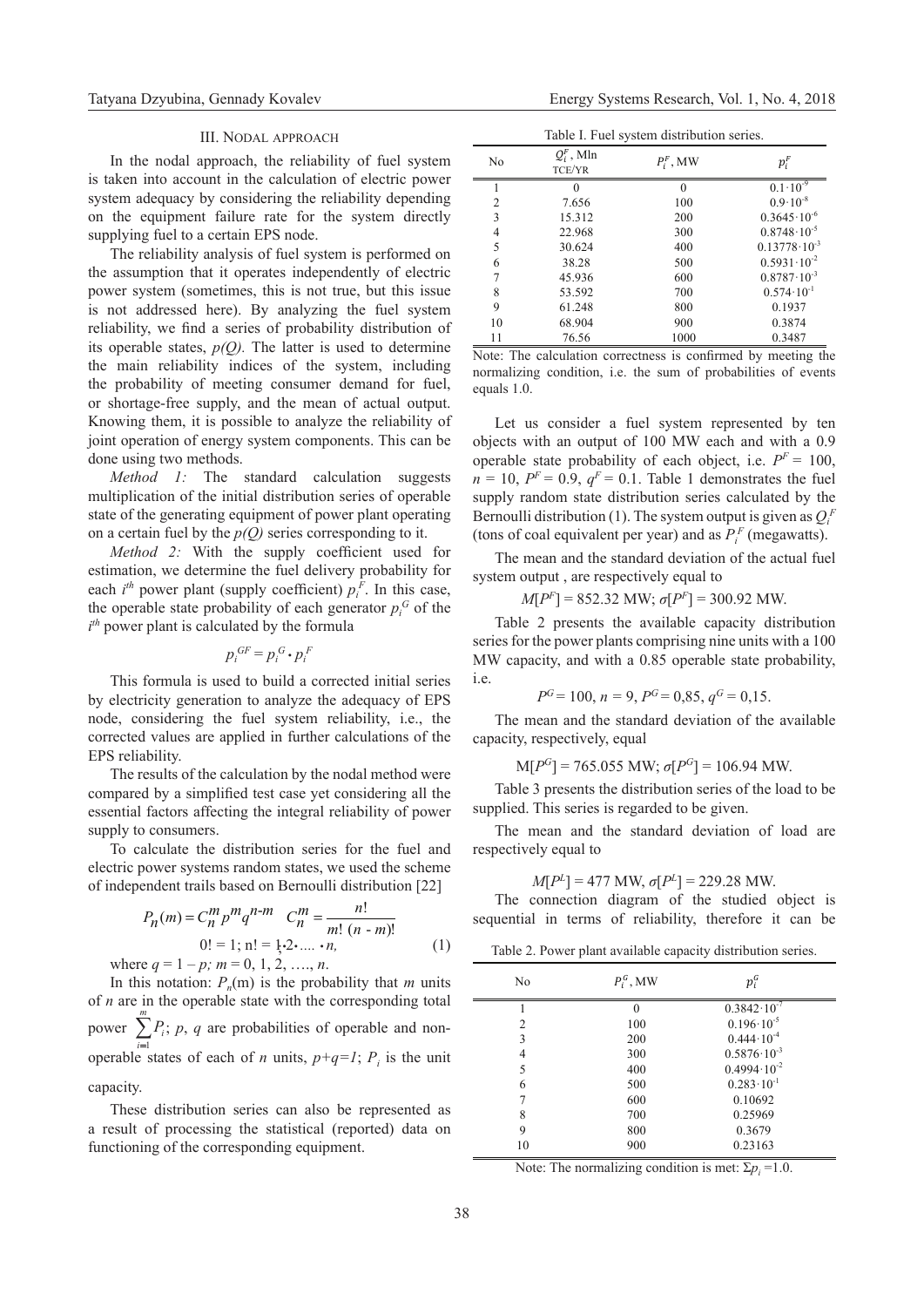| Table 3. Load distribution series |              |         |    | Table 5. Load supply distribution series |            |
|-----------------------------------|--------------|---------|----|------------------------------------------|------------|
| N <sub>0</sub>                    | $P_i^G$ , MW | $p_i^G$ | No | $P_i^{Gd}$ , MW                          | $p_i^{Gd}$ |
|                                   | 100          | 0.105   |    |                                          | 0.0918451  |
|                                   | 200          | 0.11    |    | 100                                      | 0.105      |
|                                   | 300          | 0.115   |    | 200                                      | 0.1099997  |
|                                   | 400          | 0.12    |    | 300                                      | 0.1149946  |
|                                   |              |         |    | 400                                      | 0.1199232  |
|                                   | 500          | 0.125   | 6  | 500                                      | 0.1243209  |
| 6                                 | 600          | 0.13    |    | 600                                      | 0.1255264  |
|                                   | 700          | 0.145   |    | 700                                      | 0.1238744  |
|                                   | 800          | 0.15    |    | 800                                      | 0.0845157  |
|                                   |              |         |    |                                          |            |

Note: The normalizing condition is met:  $\Sigma p_i = 1.0$ .

presented as follows (Fig. 1).

# Fuel system  $\rightarrow$  Electric power system  $\rightarrow$  Load

# *Fig. 1. Diagram of fuel system connection to electric power system and to load.*

Normally, the power supply reliability is determined for a uniquely set output of each of the systems included in the diagram (fuel system, electric power system, load), and for the probability of providing this efficiency. Here, consideration is given to the distribution series for various outputs and the probabilities related to them, which corresponds better to real operation conditions of the systems, because this is how the electric power system partial failures and the load undersupply are considered.

The fuel system available capacity is assumed to be larger than the power system available capacity, considering the redundancy (1000>900>800) required.

Based on the data from Fig. 1 and Tables 1 and 2, we should obtain a generalized fuel system and electricity system series and multiply it by the load series. The resultant series can be used to determine the power supply reliability indices for the investigated scheme.

The generalized distribution series characterizes possibilities for the joint operation of fuel and electricity systems, considering their individual reliability of operation.

The formation of the generalized distribution series requires a technological analysis of the complex object at issue. Naturally, the main link here is electricity system.

 $= 1.0.$  Note: The normalizing condition is met:  $\Sigma p_i = 1.0.$ 

Therefore, when composing (multiplying) the distribution series for the outputs of fuel and electric power systems, the generalized output values are taken from the relation  $P^{Gd} = \min(P^{Gd}, P^L)$ , i.e. the minimum values are selected according to the scheme in Fig. 1.

The results of this analysis are used to form the final generalized series presented in Table 4.

The multiplication of the generalized distribution series for the outputs of joint operation of fuel and electricity systems (Tab. 4) with the load distribution series (Tab. 3) provides the resultant distribution series for this load supply (Tab. 5). This series allows obtaining exact ("standard") reliability indices. The values of the output used to supply the load are determined according to the technological features of a system from the  $P^R = \min(P^{Gd}, P^L)$  relation. The probabilities of each of the load supply random states show the extent to which this load is provided by the system, Fig. 1.

According to Table 5, the variable load is supplied with a probability of 0.9081549 equal to the sum of probabilities of supplying all the loads. Consequently, a denial in supply will occur at probability

 $P_1^R = 0.0918451 = 1.0 - 0.9081549$  (2)

Below is the calculation using the fuel supply coefficient  $p<sup>F</sup>$  of each generator in the system and the operable state probability  $p<sup>G</sup>$  with the values assumed in the previous calculation ( $p^G$ = 0.85;  $p^F$  = 0.9). We assume that given the fuel supply to generators, their operable state probability has the value

$$
p^{GF} = p^G \cdot p^F = 0.85 \cdot 0.9 = 0.765
$$

| Table 4. Load distribution series |                 |                          |    |                 | Table 6. Available generating capacity, distribution series |
|-----------------------------------|-----------------|--------------------------|----|-----------------|-------------------------------------------------------------|
| No                                | $P_i^{Gd}$ , MW | $p_i^{Gd}$               | No | $P_i^{GF}$ , MW | $p_i^{GF}$                                                  |
|                                   |                 | $0/382955 \cdot 10^{-7}$ |    |                 | $0.21 \cdot 10^{-5}$                                        |
|                                   | 100             | $0/194855 \cdot 10^{-5}$ |    | 100             | $0.612 \cdot 10^{-4}$                                       |
|                                   | 200             | $0/445049 \cdot 10^{-4}$ |    | 200             | $0.82319 \cdot 10^{-3}$                                     |
|                                   | 300             | $0.593439 \cdot 10^{-3}$ |    | 300             | $0.633294 \cdot 10^{-2}$                                    |
|                                   | 400             | $0.663965 \cdot 10^{-2}$ |    | 400             | $0.309238 \cdot 10^{-1}$                                    |
|                                   | 500             | $0.298266 \cdot 10^{-1}$ |    | 500             | 0.10067804                                                  |
|                                   | 600             | 0.11212877               |    | 600             | 0.21849862                                                  |
|                                   | 700             | 0.2916282                |    | 700             | 0.30483716                                                  |
|                                   | 800             | 0.3877872                |    | 800             | 0.2480856                                                   |
| 10                                | 900             | 0.1713499                | 10 | 900             | 0.0897331                                                   |

Note: The normalizing condition is met:  $\Sigma p_i = 1.0$ .

 $= 1.0.$  Note: The normalizing condition is met:  $\Sigma p_i = 1.0.$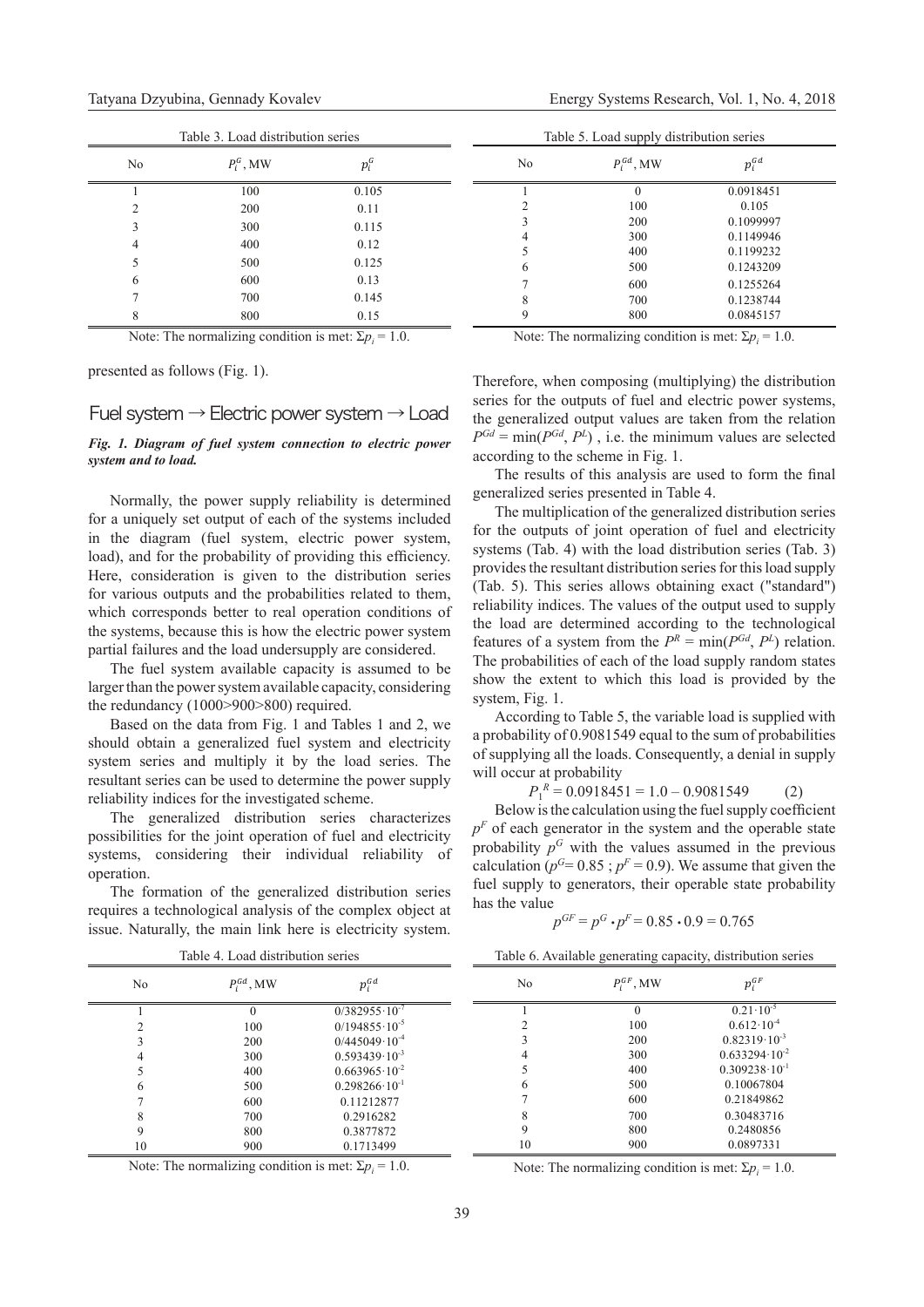To calculate the distribution series for random values of the available generating capacity, we used the Bernoulli distribution (1). Table 6 presents the generalized series.

The multiplication of the series presented in Table 6 by the load series (Tab. 3) provides the resultant load supply distribution series (Table 7).

As seen from Table 7, the load is supplied with a probability of 0.9999979 equal to the sum of probabilities of supplying all the non-zero loads. Therefore, a denial in supply will occur at probability

$$
P_1^{\ R} = 0.0000021 = 1.0 - 0.9999979\tag{3}
$$

Comparing the results based on Table 5 (standard distribution series, expression (2)) and Table 7 (distribution series based on fuel supply coefficient, expression (3)), we can conclude that there is an essential error, when the technique presented in Table 6 is used. Therefore, this technique can hardly be recommended, despite the simplification in calculations.

Even less exact results will be obtained, if, the means of the outputs of the indicated electric system components are used instead of the distribution series for the states of fuel system, electric power system and load. Thus, the means for the systems outputs calculated from the data in Tables 1, 2, and 3 equal

# $M[P<sup>F</sup>] = 852.32 \text{ MW}; M[P<sup>G</sup>] = 765.055 \text{ MW};$  $M[P^L] = 477$  MW.

The presented means allow us to conclude that the load will be supplied absolutely reliably at a probability of 1.0. However, this is not true. Even for our test case, the obtained standard deviation values provide a variance of random values such that even at their minimal values, the load will be supplied unreliably.

Based on the conducted study, we can conclude that, to calculate the reliability of EPS load supply, the calculations should rely on the technological features of the addressed systems, the block diagram of their connections, and avoid (for the calculation effort reduction) various ways to unreasonably simplify the initial scheme, its parameters, and calculation techniques.

### IV. System approach

In the system approach, the calculation of the adequacy of electricity system nodes takes into account the fuel system reliability calculated for the entire fuel system, i.e. firstly, we estimate the reliability of a fuel system (the probabilities of shortage-free fuel supply to consumers are calculated, which implies estimating the reliability of fuel delivery to power plants operating on a given fuel).

When analyzing the reliability of the electricity supply to consumers in electric power system, the fuel system reliability can be taken into account by two methods.

*Method 1*. Correction of the generating equipment failure rate [15, 16].

The reliability indices calculated for fuel supply to consumers by node  $p_i^F$  are taken into account before

|  |  | Table 7. Load supply distribution series, considering table 6 |  |
|--|--|---------------------------------------------------------------|--|
|  |  |                                                               |  |
|  |  |                                                               |  |

| No             | $\tilde{\mathfrak{m}}$ , MW | $p_i$                |  |
|----------------|-----------------------------|----------------------|--|
|                | 0                           | $0.21 \cdot 10^{-5}$ |  |
| $\overline{c}$ | 100                         | 0.10505              |  |
| 3              | 200                         | 0.110636             |  |
| 4              | 300                         | 0.119138             |  |
| 5              | 400                         | 0.136139             |  |
| 6              | 500                         | 0.163017             |  |
|                | 600                         | 0.176407             |  |
| 8              | 700                         | 0.13891              |  |
| Q              | 800                         | 0.05066673           |  |

Note: The normalizing condition is met:  $\Sigma p_i = 1.0$ .

calculating the generating capacity distribution series. First, we recalculate the failure rates of the generating equipment  $q_i^G$  for power plants of the given node *i* that operate on a given fuel.To this end, we calculate the probabilities of failure-free operation of the equipment of power plants operating on a given fuel,  $p_i^G = 1 - q_i^G$ . These probabilities are then multiplied by the corresponding fuel system nodal reliability indices  $p_i^F$ , i.e.  $p_i^{\prime} = p_i^G \cdot p_i^F$ . Further, the corrected equipment failure rates for the power plants  $q'_i = 1 - p'_i$  are calculated, and, based on them, the distribution series of generating capacity, or of operable state of units at power plants are calculated.

*Method 2.* Correction of the generating capacity distribution series.

The reliability indices calculated for the fuel supply to consumers by node *i* (probabilities of shortage-free fuel supply to consumers,  $p_i^F$ ) are taken into account after calculating the distribution series of generating capacity or operable state of the units at power plants, by multiplying the calculated series by the corresponding series  $(1 - p_i^F p_i^F)$ .

Thus, by using these two methods, we obtain the input data for a mathematical model to estimate the EPS adequacy, given the reliability of fuel supply to these power plants.

In the system approach, the methods were compared to consider the fuel system reliability for a conventional power system: the system contains 5 units, (*n* = 5), each with a capacity of 800 МW and with the same failure rate  $= 0.03$ . The probability of the fuel system shortage-free operation equals  $p<sup>F</sup> = 0.9$ .

According to Method 1 (correction of the generating equipment failure rate), we recalculate the power plant

Table 8. Distribution series for generating equipment operable state, considering fuel system operation, method 1.

| No | Number of units<br>in operation | Capacity $P1$ , MW | Probability, $p_i^1$      |
|----|---------------------------------|--------------------|---------------------------|
|    |                                 |                    | $0.3303837 \cdot 10^{-4}$ |
| 2  |                                 | 800                | 0. $113553 \cdot 10^{-2}$ |
| 3  |                                 | 1600               | $0, 156113 \cdot 10^{-1}$ |
|    |                                 | 2400               | 0.10731247                |
|    |                                 | 3200               | 0.36883379                |
|    |                                 | 4000               | 0.50707386                |

Note: The normalizing condition is met:  $\Sigma p_i = 1.0$ .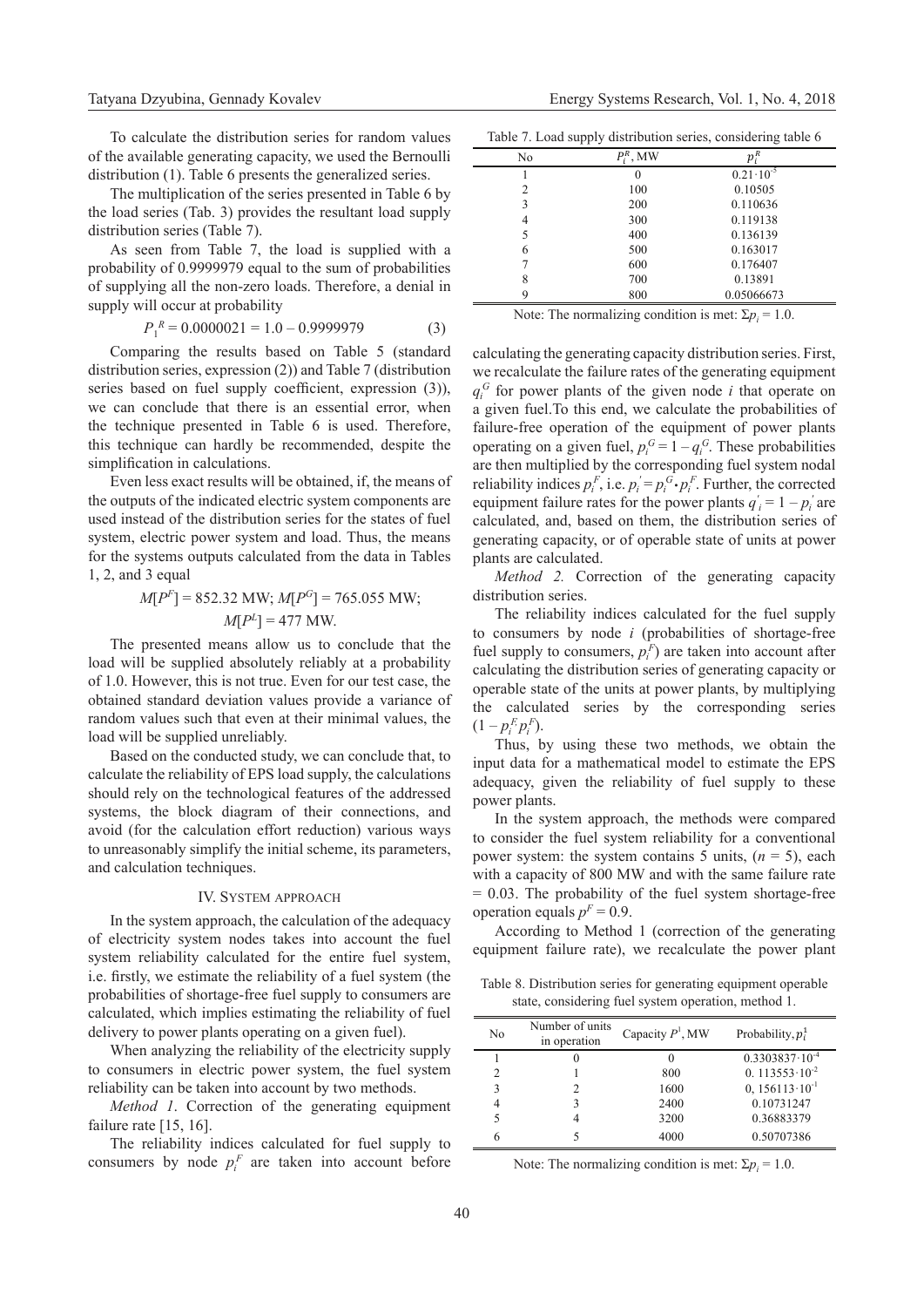Table 9. Distribution series of the generating equipment operable state, disregarding fuel system operation.

| No             | Number of units<br>in operation | Capacity $P1$ , MW | Probability, $p_i^1$      |
|----------------|---------------------------------|--------------------|---------------------------|
|                | $\Omega$                        | $\Omega$           | $0.243 \cdot 10^{-7}$     |
| $\mathfrak{D}$ |                                 | 800                | $0.39285 \cdot 10^{-5}$   |
| 3              | $\mathcal{D}$                   | 1600               | $0.254043 \cdot 10^{-3}$  |
| 4              | ٦                               | 2400               | $0.8214057 \cdot 10^{-2}$ |
| 5              | 4                               | 3200               | 0.1327939215              |
| 6              |                                 | 4000               | 0.8587340257              |

Note: The normalizing condition is met:  $\Sigma p_i = 1.0$ .

generating equipment failure rate, given the fuel system reliability. For this purpose, we calculate the initial and the corrected probabilities for the failure-free operation

$$
p^{G} = 1 - q^{G} 1 - 0.03;
$$
  

$$
p' = p^{G} \cdot p^{F} = 0.97 \cdot 0.9 = 0.873
$$

The corrected equipment failure rate will equal

$$
q' = 1 - p' = 1 - 0.873 = 0.127
$$

Let us calculate a new distribution series of the power plant operable state with the corrected equipment failure rate by the Bernoulli distribution (1). Table 8 presents the obtained distribution series for the generating equipment operable state, considering the probability of the fuel system shortage-free operation.

Based on this distribution series, we calculated the mean and the standard deviation for the actual output:  $M[P^1] = 3492$  MW, and  $\sigma[P^1] = MW$ , respectively.

According to Method 2 (correction of the generating capacity distribution series), we calculate the distribution series of the power plant operable state, based on the scheme of independent trials with the Bernoulli distribution (1).

Then,  $n = 5$ ,  $q = 0.03$ ,  $p = 1 - q = 0.97$ ,  $m = 0, 1, 2, ...$ 5. Table 9 presents the calculated distribution series for the generating equipment operable state.

Based on the distribution series, we calculated the mean and the standard deviation of the actual output:  $M[P^2] =$ 

Table 10. Distribution series for the generating equipment operable state, considering fuel system operation, method 2.

| N <sub>0</sub>           | Number of units<br>in operation | Capacity $P^2$ , MW | Probability, $p_i^2$      |
|--------------------------|---------------------------------|---------------------|---------------------------|
|                          | 0                               | 0                   | 0,1                       |
| $\mathfrak{D}$           |                                 | 800                 | $0,353565 \cdot 10^{-5}$  |
| 3                        | $\mathcal{D}$                   | 1600                | $0.228639 \cdot 10^{-3}$  |
| 4                        | 3                               | 2400                | $0.7392651 \cdot 10^{-2}$ |
| $\overline{\phantom{0}}$ | 4                               | 3200                | 0,119514529               |
| 6                        | 5                               | 4000                | 0,772860623               |

Note: The normalizing condition is met:  $\Sigma p_i = 1.0$ .

# 3492 MW and  $\sigma[P^2] = 1199.46$  MW, respectively.

A comparison of the calculation results for the two methods of considering the fuel system reliability to estimate the electricity system adequacy (Tables 8 and 10) indicates that the first method (that takes into account the system specificity more precisely) demonstrates the real (although smaller) reliability, than the second, simplified method. The means of the outcomes are equal; the standard deviations are less in the first case, which indicates to a greater data homogeneity. We can conclude that the first method, considering the process technology, is more preferable.

## V. Estimation approach

To estimate the interval of the power system nodal adequacy indices, namely, the lower and upper boundaries of the probability for shortage-free power supply to consumers, we, first, analyze the fuel system reliability. Thus, we calculate the reliability indices for fuel supply to consumers at all nodes , namely, the probability of shortage-free fuel supply to consumers  $p_i^E$ ,  $i = 1, I$ , where *I* is the number of estimated consumer-nodes in the system. Similarly, we can calculate the EPS nodal reliability indices, i.e., the probabilities of the shortage-free power supply to consumers at an absolute reliability of fuel system (or disregarding the unreliable fuel system operation) –  $p_i^G$ . Then, the probability of power supply to consumers,



*Fig. 2. Design diagrams for the NWFD gas system (а) and electric power system (b) with functional connections.*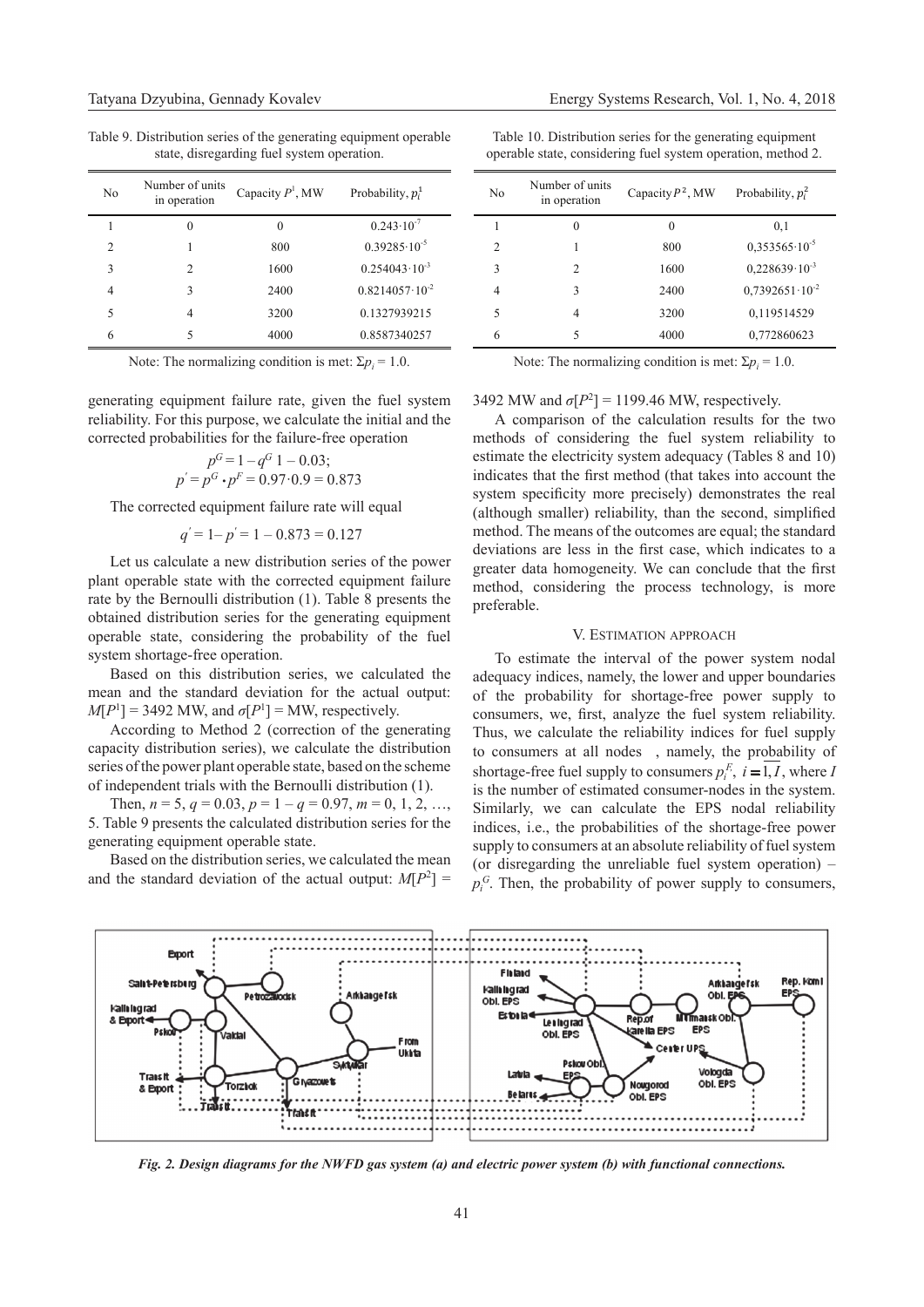Table 11. Reliability indices of gas system in NWFD.

| No | Node             | Probability of shortage-free gas<br>supply to consumers |
|----|------------------|---------------------------------------------------------|
|    | Petrozavodsk     | 0.935208                                                |
| 2  | Syktyvkar        | 0.997083                                                |
| 3  | Arkhangelsk      | 0.997083                                                |
| 4  | Gryazovets       | 0.994958                                                |
| 5  | Saint-Petersburg | 0.969208                                                |
| 6  | Valdai           | 0.994958                                                |
|    | Pskov            | 0.977292                                                |
| 8  | Torzhok          | 0.994958                                                |

Note: The normalizing condition is met:  $\Sigma p_i = 1.0$ .

Table 12. Nwfd eps adequacy indices.

|               |                                  | Probability for shortage-free         |                        |  |  |
|---------------|----------------------------------|---------------------------------------|------------------------|--|--|
|               |                                  | operation power consumers $p_i^{EPS}$ |                        |  |  |
| No            | Node                             | Disregarding Gas                      | Considering            |  |  |
|               |                                  | system reliability                    | gas system             |  |  |
|               |                                  | $(p_i^{\text{GSS}}=1)$                | reliability<br>(system |  |  |
|               |                                  |                                       | approach)              |  |  |
|               | Republic of Karelia              | 0.992859                              | 0.987581               |  |  |
|               | <b>EPS</b>                       |                                       |                        |  |  |
| 2             | Komi Republic EPS                | 0.998984                              | 0.998982               |  |  |
| $\mathcal{E}$ | Arkhangelsk Region               | 0.999944                              | 0.999944               |  |  |
|               | <b>EPS</b>                       |                                       |                        |  |  |
| 4             | Vologda Region EPS               | 0.999999                              | 0.999999               |  |  |
| 5             | Leningrad Region EPS             | 0.999944                              | 0.999944               |  |  |
| 6             | Novgorod Region EPS              | 0.999944                              | 0.999944               |  |  |
| 7             | Pskov Region EPS                 | 0.998555                              | 0.997259               |  |  |
| 8             | Murmansk<br>Region<br><b>EPS</b> | 0.997770                              | 0.997763               |  |  |

given reliability of fuel system  $p_i^{GF}$ , is calculated as  $p_i^{GF} = p_i^G \cdot p_i^F = P_i'$  This value can be considered as the lower boundary  $P_i'$  of the nodal reliability index of the power supply to consumers  $p_i^{GF}$ . Indeed, the EPS nodal

reliability index, given the fuel system operation, will be above the lower boundary due to the manifestation of the system mutual-aid effect in the EPS. The upper boundary of the nodal index will be at  $p_i^F = 1$ , i.e., we believe that the fuel system is absolutely reliable, or its reliability is not considered in the analysis of the EPS reliability,  $p_i^{GF} = 1 \ p_i^F = P_i'$ . Obviously, the probability of power supply to consumers, given the fuel system reliability, will be within a range from the lower boundary  $P_i'$  to the upper boundary  $P_i^{"},$  i.e.  $P_i^{'} \leq p_i^{GF} \leq P_i^{"}$ .

The interval estimation of the EPS nodal adequacy indices was tested for the energy system of the Northwestern Federal District (NWFD) [15, 17]. The fuel system is represented by a gas transmission system. The NWFD power system was selected because the share of the NWFD power system generating capacity using gas as a primary energy resource accounts for about 70% of the total generating capacity [23].

Fig. 2 presents the design diagrams of the NWFD gas and electric power systems. The dashed line marks the functional connections of the given systems.

To estimate the reliability of gas and electric power systems, we developed and used the mathematical models [15, 18, 19]. Based on the reliability estimation for the NWFD gas system, we obtained the reliability indices of gas supply to consumers by node. Table 11 presents the probabilities of meeting the consumer demand for gas or shortage-free gas supply [16].

We also estimated the NWFD power system reliability, both with and without consideration of the reliability of gas supply to power plants, and calculated the probabilities of shortage-free power supply to consumers  $(p_i^{EPS})$  by node

Table 13. NWFD eps adequacy indices

|                | Nodes in systems |                                       |                                  | Probabilities of shortage-free power supply to consumers                                                |                                                                                                                                  |                                                            |
|----------------|------------------|---------------------------------------|----------------------------------|---------------------------------------------------------------------------------------------------------|----------------------------------------------------------------------------------------------------------------------------------|------------------------------------------------------------|
| No             | Gas system       | $p_i^{\text{GSS}}$<br>(from Table 11) | <b>EPS</b>                       | disregarding gas<br>system reliability<br>$(p_{.}^{css}=1),$<br>$P_i^r = p_i^{EPS}$<br>(upper boundary) | considering gas<br>system reliability<br>(nodal approach)<br>$P_i = p_i^{\text{css}} \cdot p_i^{\text{EPS}}$<br>(lower boundary) | considering gas<br>system reliability<br>(system approach) |
|                | Petrozavodsk     | 0.935208                              | Republic of<br>Karelia EPS       | 0.992859                                                                                                | 0.92852968                                                                                                                       | 0.987581                                                   |
| $\overline{2}$ | Syktyvkar        | 0.997083                              | Komi Republic<br><b>EPS</b>      | 0.998984                                                                                                | 0.996069964                                                                                                                      | 0.998982                                                   |
| 3              | Arkhangelsk      | 0.997083                              | Arkhangelsk<br><b>Oblast EPS</b> | 0.999944                                                                                                | 0.997027163                                                                                                                      | 0.999944                                                   |
| 4              | Gryazovets       | 0.994958                              | Vologda Oblast<br><b>EPS</b>     | 0.999999                                                                                                | 0.994957005                                                                                                                      | 0.999999                                                   |
| 5              | Saint-Petersburg | 0.969208                              | Leningrad Oblast<br><b>EPS</b>   | 0.999944                                                                                                | 0.969153724                                                                                                                      | 0.999944                                                   |
| 6              | Valdai           | 0.994958                              | Novgorod Oblast<br><b>EPS</b>    | 0.999944                                                                                                | 0.994902282                                                                                                                      | 0.999944                                                   |
| 7              | Pskov            | 0.977292                              | Pskov Oblast<br><b>EPS</b>       | 0.998555                                                                                                | 0.975879813                                                                                                                      | 0.997259                                                   |
| 8              | Torzhok          | 0.994958                              | Murmansk<br>Oblast $EPS1$        | 0.997770                                                                                                | 0.997770                                                                                                                         | 0.997763                                                   |

<sup>1</sup> No connection to gas system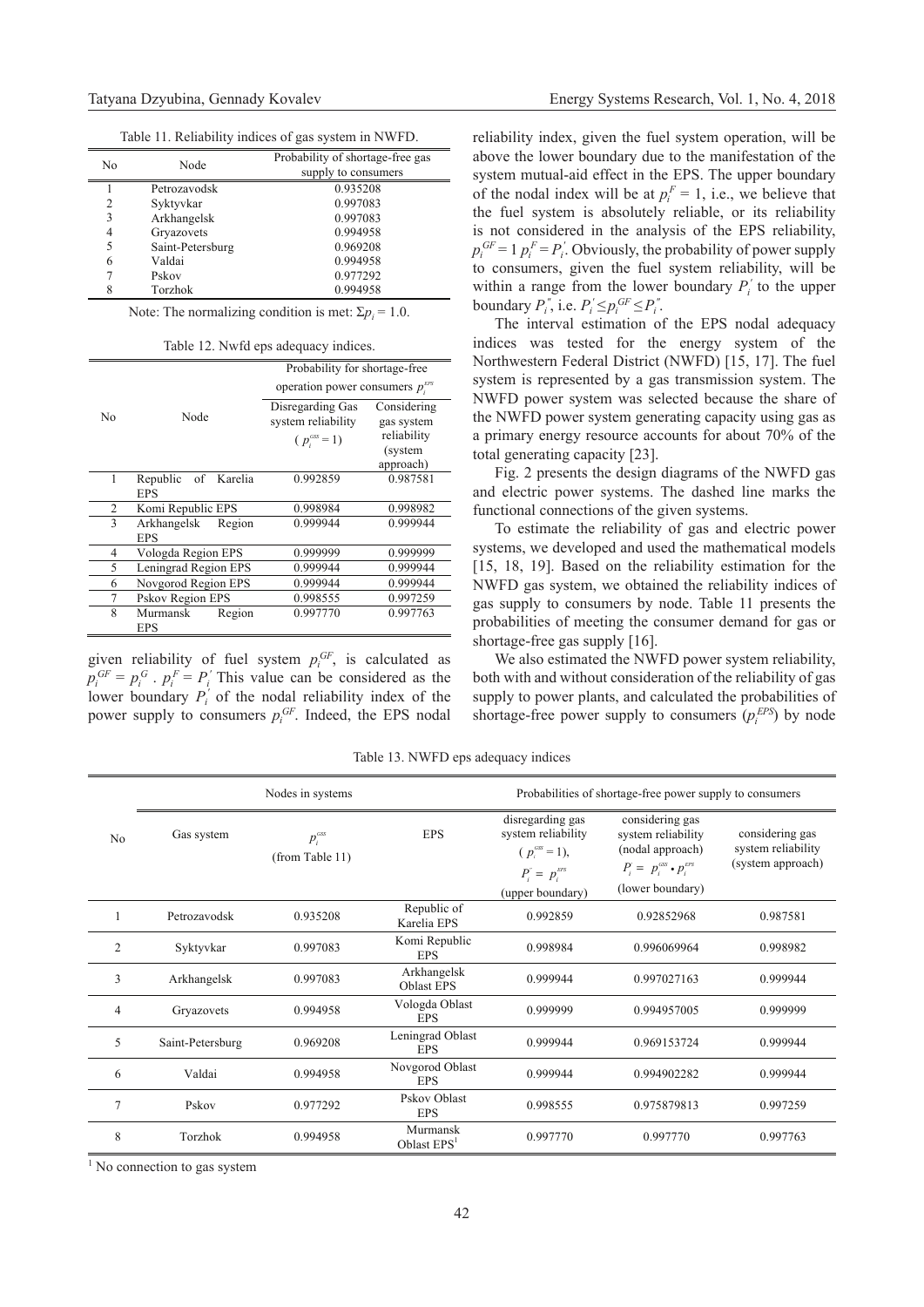[16]. Table 12 presents the results.

To calculate the lower boundary of the nodal reliability indices for power supply to NWFD consumers, we superimposed the fuel system nodes on electricity system nodes. Table 13 presents the results. Thus, for example, the lower boundary for the Republic of Karelia EPS node (which corresponds to the Petrozavodsk node in the fuel system scheme) was obtained as follows:

 $P_i' = p_i^{\text{GSS}} \cdot p_i^{\text{EPS}} = 0.935208 \cdot 0.992759 = 0.92852968$ 

An analysis of the calculation results confirms the theoretical assumption that the probability of power supply to consumers (considering the gas system reliability), calculated as  $P_i' = p_i^{GSS} \cdot p_i^{EPS}$ , is the lower boundary of the nodal reliability index for power supply to consumers (the next-to-last column in Table 13).

The nodal EPS reliability indices (considering the gas system operation) calculated according to the system approach (the last column in Table 13), appeared above the lower boundary due to the mutual-aid system effect of the power system operation.

The nodal and system approaches calculate the EPS reliability based on the point or discrete reliability index obtained as one certain number, which can lead to errors when making a decision. The estimation approach provides an interval estimation of the index, which is more objective and reduces calculation errors to minimum.

# VI. CONCLUSIONS

1. We have proposed several methodological approaches (nodal, system, and estimation) to estimate the adequacy of an energy system, considering the reliability of fuel systems, i.e. reliable supply of a given fuel to power plants.

2. All the approaches were tested in case studies. The nodal and the system approaches were tested using a conventional electric power system. The estimation approach was tested using the design diagrams of gas and electric power systems of the Northwestern Federal District.

3. The reliability of energy system load supply should be calculated with respect to the technological features of the systems at issue and the block diagram of their connections.

## **REFERENCES**

- [1] Energy strategy of Russia until 2030. Decree № 1715 of RF Government, 2009. (In Russian)
- [2] V. Bushuev, V. Kalamanov "World energy–2050." (White paper). Energia, Moscow, 2011, 360 p. (In Russian)
- [3] World energy outlook. International Energy Agency, 2015.
- [4] S. Pikin, A. Shkolnikov "Emergency in Perm: impact on the market," Gosgortehnadzor of RF. http: www. gosnadzor.ru [Online]. Available: 26 March 2017. (In

Russian)

- [5] A. Seungwon, Qing, L. and Gedra, T. W. "Natural gas and electricity optimal power flow," Transmission and Distribution Conference and Exposition, 2003 IEEE PES, 7-12 Sept. 2003, Vol. 1, pp. 138-143.
- [6] C. Liu, M. Shahidehpour, and J. Wang, "Coordinated scheduling of electricity and natural gas infrastructures with a transient model for natural gas flow," *Chaos an Interdisciplinary Journal of Nonlinear Science*, Vol. 21, pp. 025102, 2011.
- [7] M. Chaudry, N. Jenkins, and G. Strbac, "Multitime period combined gas and electricity network optimization," *Electric Power Systems Research*, 78, pp. 1265-1279, 2008.
- [8] S. Clegg, P. Mancarella, "Integrated electrical and gas network modelling for assessment of different powerand-heat options," *Power Systems Computation Conference* (PSCC), 2014, 18-22, pp. 1-7, Aug. 2014.
- [9] M. Arnold, R.R. Negenborn, G. Andersson, B. De Schutter, "Distributed control applied to combined electricity and natural gas infrastructures," Infrastructure Systems and Services: Building Networks for a Brighter Future (INFRA), 2008 First International Conference, pp. 1-6, 10-12 Nov, 2008.
- [10] Bining Zhao, J. Antonio Conejo, Ramteen Sioshansi "Using electrical energy storage to mitigate natural gas-supply shortages," IEEE Trans. Power Syst., vol. 33, № 6, pp. 7076-7086, Nov. 2018.
- [11] Yao Zhang. Yuan Hu, Jin Ma and Zhaohong Bie "A mixed-integer linear programming approach to security-constrained co=optimization expansion planning of natural gas and electricity transmission systems," *IEEE Trans. Power Syst.*, vol. 33, № 6, pp. 6369-6378, Nov. 2018.
- [12] Junjie Zhong, Yong Li, Yijia Cao, Denis Sidorov, Daniil Panasetsky "A Uniform Fault Identification and Positioning Method of Integrated Energy System," Energy Systems Research, vol. 1, № 3, pp. 1-9, 2018.
- [13] N. Voropai, V.A. Stennikov, S.M. Senderov, E. Barakhtenko, O. Voitov, A. Ustinov "Modeling of Integrated Energy Supply Systems: Main Principles, Model, and Applications," *Journal of Energy Engineering.* Vol. 143, Issue 5 (October 2017). DOI: 10.1061/(ASCE)EY.1943-7897.0000443
- [14] C. Correa-Posada, C. Sanchez-Martin "Securityconstrained optimal power and natural-gas flow," IEEE Transactions on Power Systems, vol. 29, № 4, July 2014, DOI: 10.1109/TPWRS.2014.2299714.
- [15] G.F. Kovalev, D.S. Krupenev, and T.V. Dzyubina "Comprehensive approach to estimation of power system balance reliability, considering reliable gas supply to power plants," *Vestnik IrGTU* (Irkutsk State Technical University Bulletin), №. 9, pp. 140-145,